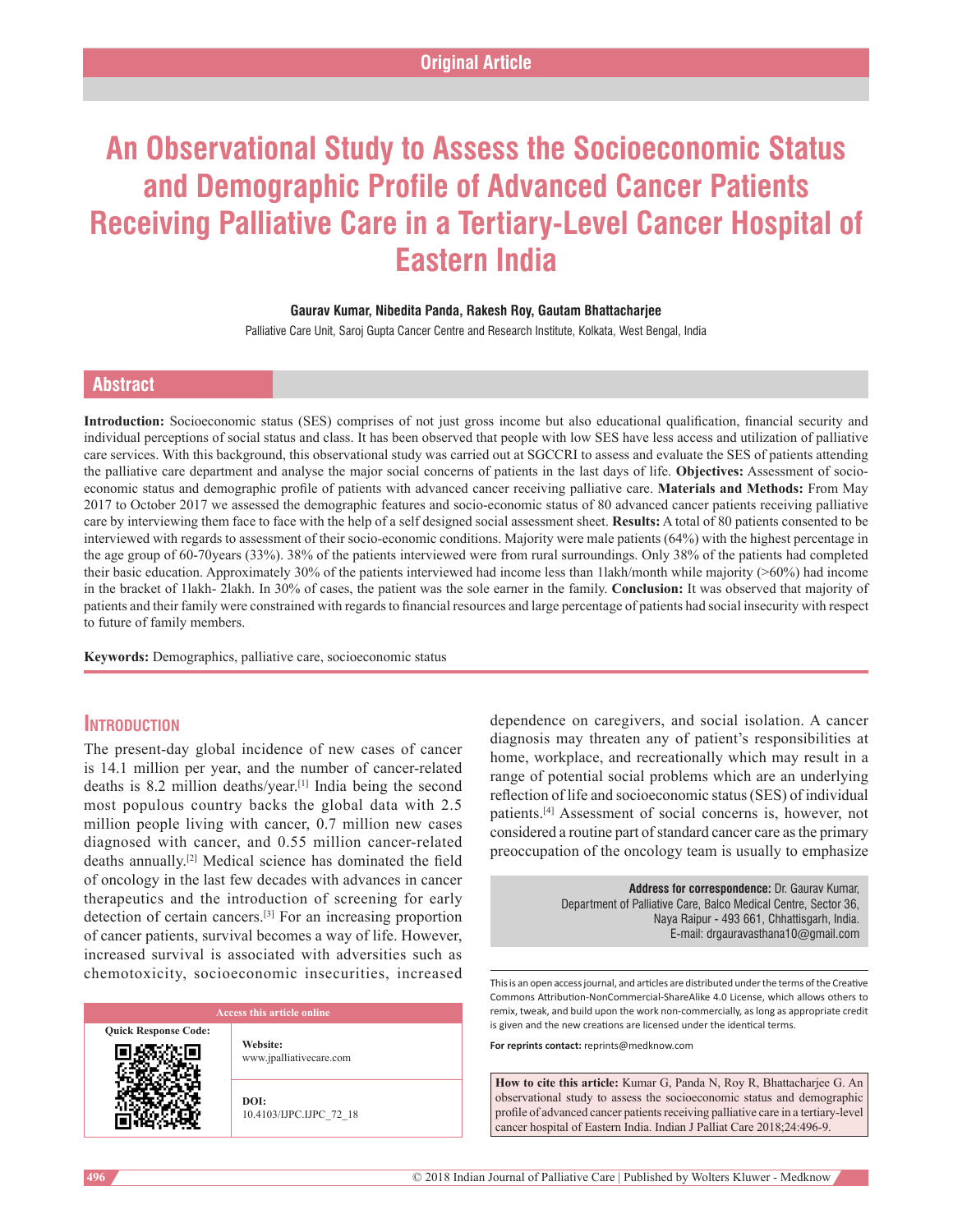on maintaining survival.<sup>[5]</sup> Although many patients develop good coping strategies to having had a cancer diagnosis and treatment,<sup>[6]</sup> there are others who may struggle and who would benefit from good psychosocial support.[7]

Studies from western countries found that SES impacted inequities in healthcare system with low SES patients having less access to medical resources and high-volume service providers.<sup>[8]</sup> A growing body of literature suggests a persistent relationship between SES and health status with SES influencing survival in several common cancers.[9]

Detection and characterization of social problems have been found to improve care of cancer patients and result in improved quality of life. With this background, this study aims to identify the character and prevalence of social problems experienced by cancer patients.

## **Subjects and Methods**

This was a prospective, single‑institutional, observational study carried out in the Department of Palliative Care at Saroj Gupta Cancer Centre and Research Institute (SGCCRI), Kolkata.

Patients were invited to participate by a palliative care consultant in outpatient clinics, and consenting patients were recruited for assessment and analysis. Information regarding the demographics and SES was collected from the medical notes and patients. An interview guide was designed [Table 1] incorporating general introductions followed by the question format.

Eighty patients were analyzed over a period of 7 months from July 2017 to December 2017. Patients with advanced cancer above 18 years of age attending palliative care outpatient

**Table 1: Assessment sheet to evaluate socio‑economic status**

department (OPD) and consenting to participate in the study were included. Patients were assessed using a self‑designed social assessment sheet and modified Kuppuswamy scale to determine SES in face-to-face interviews during their presentation to palliative care OPD.[10]

Modified Kuppuswamy scale using education, occupation, and monthly family income to calculate the socioeconomic scale was used, and the patients were scored into five different socioeconomic classes based on their respective scores<sup>[11]</sup>

#### **Ethical consideration**

Subjects were explained the purpose of the study, and those who gave consent to participate in the study were interviewed to collect the desired information on the designed assessment sheet. In case of respondents who were very sick, assent was taken from primary caregivers. Confidentiality of responses was assured.

#### **Results**

Of the 80 patients interviewed,  $39\%$  ( $n = 31$ ) belonged to the age group of 60–70 years followed by 24% being in the age bracket of 50–60 years and minimal representation from adolescents and children. Sixty-four percent of the patients  $(n = 51)$  were males while 36%  $(n = 29)$  were females [Table 2]. Approximately 54% of the participants stayed >25 km from the hospital and for whom communication to the hospital at regular intervals was a concern.

Of the type of cancer affected, 37.5% had cancers of gastrointestinal tract followed by 20% afflicted with gynecological cancers, 12.5% each of head and neck and thoracic cancers, and the remaining being genitourinary, brain, and bone cancers[Table 3].

| TADIC T. ASSESSITICIII SIICCI IU CVAIUAIC SULIU-CLUIIUIIIIL SIAIUS |                                  |     |                   |               |  |  |
|--------------------------------------------------------------------|----------------------------------|-----|-------------------|---------------|--|--|
| <b>Socio-economic Assessment Sheet</b>                             |                                  |     |                   |               |  |  |
| Name of Patient                                                    |                                  |     |                   |               |  |  |
| <b>UHID</b>                                                        |                                  |     |                   |               |  |  |
| Diagnosis                                                          |                                  |     |                   |               |  |  |
| Age:                                                               |                                  |     |                   |               |  |  |
| <b>Sex</b>                                                         |                                  |     |                   |               |  |  |
| Address                                                            |                                  |     |                   |               |  |  |
| Educational qualifications                                         |                                  |     |                   |               |  |  |
| Total number of family members                                     |                                  |     |                   |               |  |  |
| Contact No.                                                        |                                  |     |                   |               |  |  |
| <b>Name of Family member</b>                                       | <b>Relationship with patient</b> | Age | <b>Occupation</b> | <b>Income</b> |  |  |
| Main Caregiver at home:                                            |                                  |     |                   |               |  |  |
| Family income holder                                               |                                  |     |                   |               |  |  |
| Monthly income of family                                           |                                  |     |                   |               |  |  |
| Dwelling status                                                    |                                  |     |                   |               |  |  |
| Home gadgets                                                       |                                  |     |                   |               |  |  |
| Social concern                                                     |                                  |     |                   |               |  |  |
| Date                                                               |                                  |     |                   |               |  |  |
| Assessed by:                                                       |                                  |     |                   |               |  |  |
| Signature of assessor                                              |                                  |     |                   |               |  |  |
|                                                                    |                                  |     |                   |               |  |  |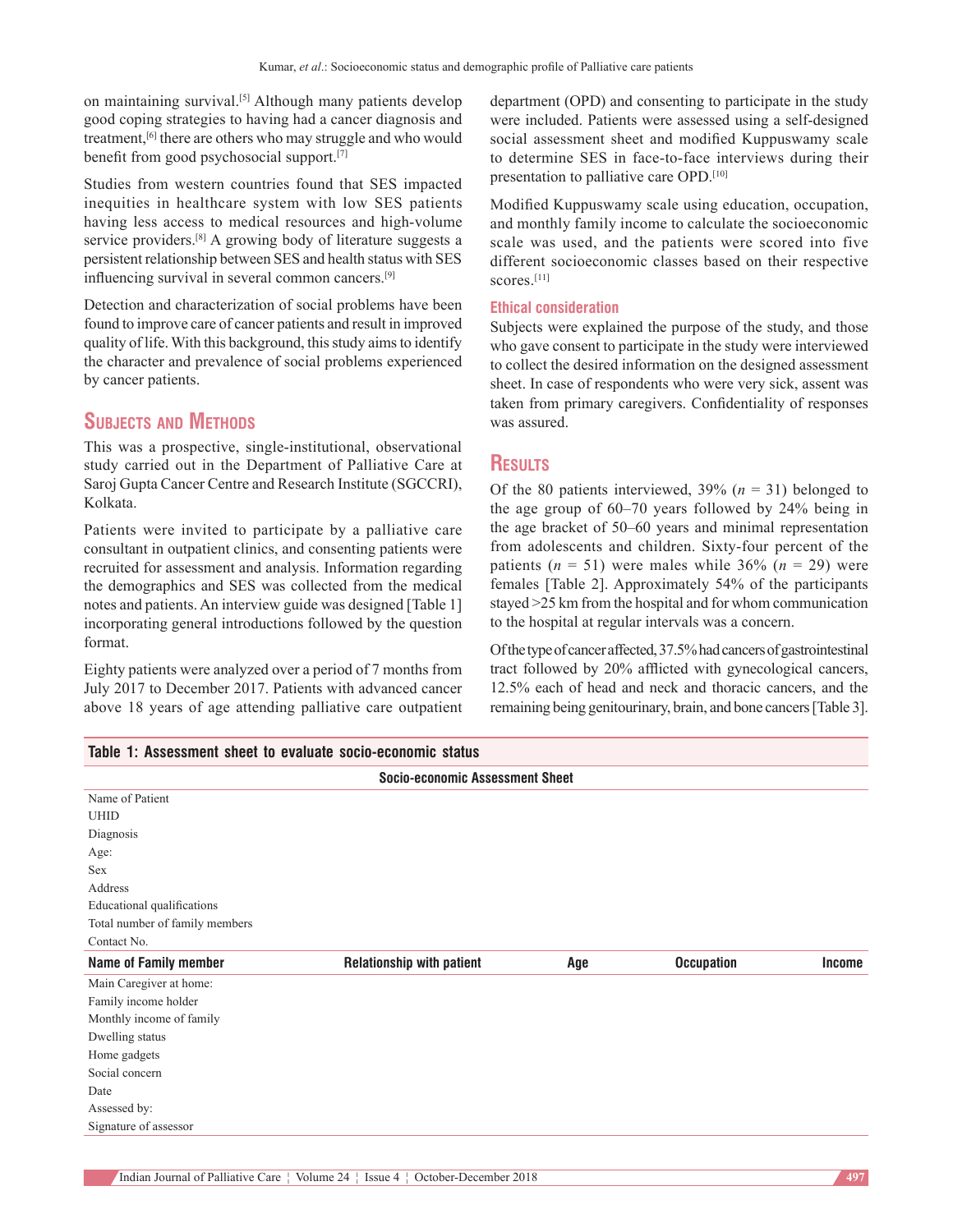There was an equal mix of patients from rural  $(n = 31)$ and urban areas  $(n = 33)$  with a minority 20% of patients  $(n = 16)$  from semi-urban locales of Kolkata. Majority of the participants of the study had attained basic level of education of up to matriculation  $(n = 29)$ [Table 2].

Applying the modified Kuppuswamy scale, 61% of participants had a score of <15 belonging to lower middle and lower SES, 26.25% had a score between 16 and 25 and belonged to the upper middle class, while 12.5% had scores between 26 and 29 and belonged to upper class of

#### **Table 2: Demographics**

| <b>Patient characteristics</b> | Number of patients (n) | <b>Percentage</b> |
|--------------------------------|------------------------|-------------------|
| Age                            |                        |                   |
| $20 - 30$ years                | 6                      | 7.5               |
| $31-40$ years                  | 6                      | 7.5               |
| $41 - 50$ years                | 13                     | 16.25             |
| $51 - 60$ years                | 19                     | 23.75             |
| $61 - 70$ years                | 31                     | 38.75             |
| $71 - 80$ years                | $\overline{4}$         | 5                 |
| $>80$ years                    | 1                      | 1.5               |
| <b>Patient characteristics</b> | Number of patients (n) | <b>Percentage</b> |
| Sex:                           |                        |                   |
| Male                           | 49                     | 61.25             |
| Female                         | 31                     | 38.75             |
| Living sorroundings:           |                        |                   |
| Urban                          | 33                     | 41.25             |
| Semi-urban                     | 16                     | 20                |
| Rural                          | 31                     | 38.75             |
| Distance from hospital         |                        |                   |
| $>25$ km                       | 37                     | 46.25             |
| Within 25 km                   | 43                     | 53.75             |

#### **Table 3: Type of Cancer**

| <b>Type of Cancer</b>  | <b>Number of patients</b> | <b>Percentage</b> |
|------------------------|---------------------------|-------------------|
| Gastrointestinal tract | 30                        | 37.5              |
| Gynaecological         | 16                        | 20                |
| Head and Neck          | 10                        | 12.5              |
| Lung                   | 10                        | 12.5              |
| Genitourinary          | 08                        | 10                |
| <b>B</b> one           | 03                        | 3.75              |
| <b>Brain</b>           | 03                        | 3.75              |

#### **Table 4: Socio‑economic class of patients**

| <b>Kuppuswamy</b><br>score | <b>SES</b>   | Number of<br>patients | <b>Percentage</b> |
|----------------------------|--------------|-----------------------|-------------------|
| $26 - 29$                  | Upper        | 10                    | 12.5              |
| $16 - 25$                  | Upper middle | 21                    | 26.25             |
| $11 - 15$                  | Lower middle | 22.                   | 27.5              |
| $5 - 10$                   | Upper lower  | 15                    | 18.75             |
| $<$ 5                      | Lower        | 12                    | 15                |

the society [Table 4]. In 30% of the patients and families studied, patient himself/herself was the sole bread earner of the family [Table 4].

The major social problems were listed as follows:

- Insecurities regarding family members future in 32.5% of participants
- Financial insecurity in 26.25% of participants
- Maintaining independence in 12.5% of participants
- Progression of disease in 10% of participants
- Unable to overcome the psychological stress of being inflicted with a life-limiting condition in 18% of participants.

#### **Discussion**

The study gives us a brief understanding regarding the SES of cancer patients presenting to palliative care OPD of SGCCRI, Kolkata. Social problems that dominated the study scenario were (a) future insecurities for family; (b) financial insecurities; (c) maintaining independence; and (d) fear regarding disease progression and terminality of disease.

These corroborated in most of the concerns with a study conducted by Wright *et al*. [5] Our study contradicted with Wright *et al.* and Keller and Henrich.<sup>[5,12]</sup> in view of gender inequalities in which female representation was higher as compared to male representation. It was observed that patients with low SES had reduced coping to psychological distress as compared to patients with high SES and required referral to a psychologist which corroborated with similar findings from a study conducted by Schock,<sup>[13]</sup> who linked higher income with access to better healthcare and more resources with which to make better health decisions.

Our study has certain limitations which must be considered while interpreting the results. We used data from a single cancer hospital which caters to a particular area and not entirely representative of the entire region. As a result, the demographic and socioeconomic characteristic of the cancer cases from this hospital may be different from the nationwide data.

#### **Conclusion**

In this population-based observational study, it was observed that majority of patients and their families were constrained with regard to financial resources and large percentage of patients had social insecurity with respect to future of family members after patient's death. In a subgroup of patients, concern regarding maintaining independent activities of daily living was major distress. Participants of low SES were found to have difficulties in coping with their diagnosis and predicament and required intervention by a psychologist to relieve their anxiety and psychological distress. Furthermore, in a large percentage of patients, the patient himself/herself was the sole earner of the family and the diagnosis of cancer brought economic crisis to patient's family and thereby leading to financial insecurities.